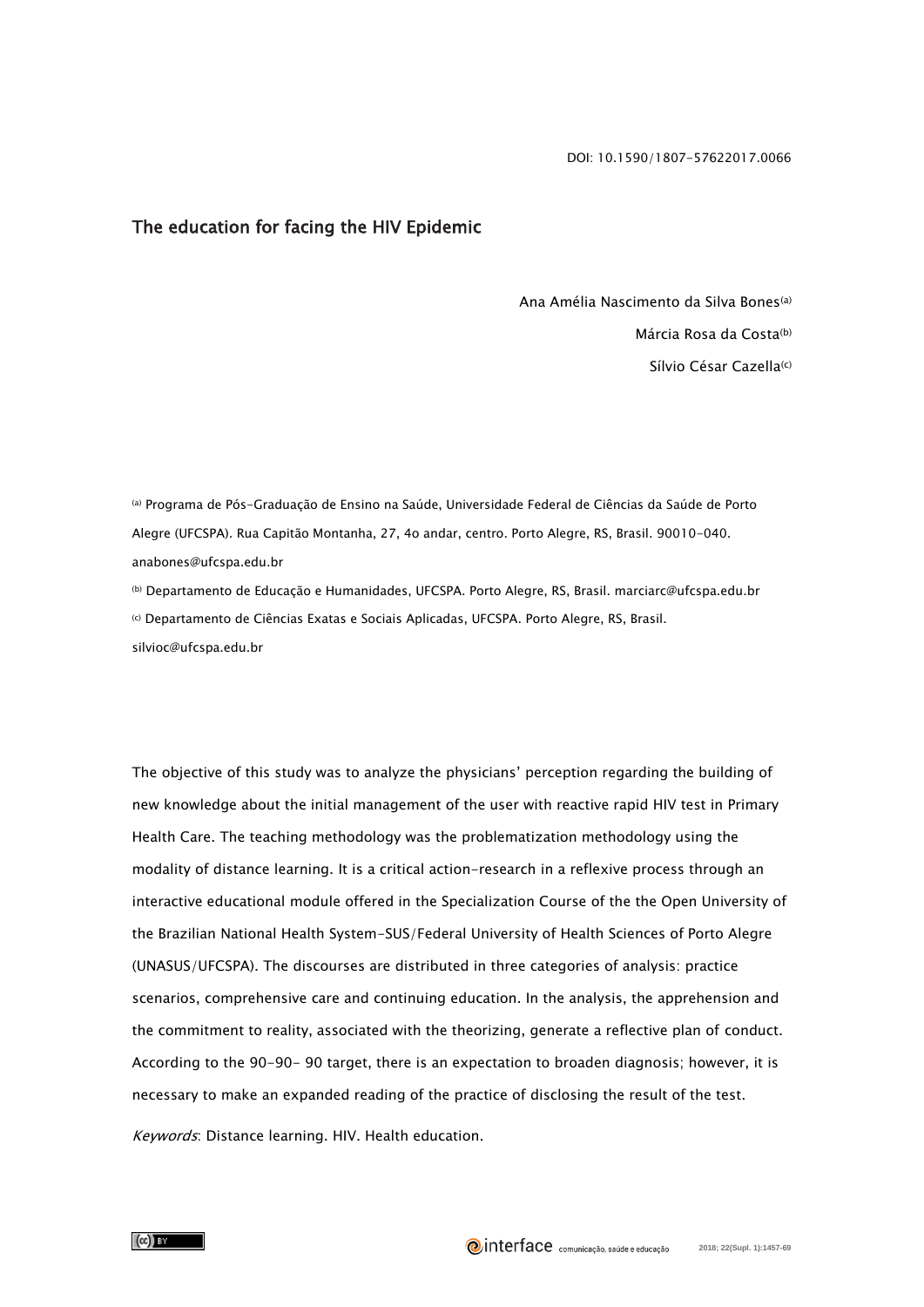## Introduction

Compulsory notification of HIV infection is very recent in Brazil, which precludes a rigorous epidemiological analysis regarding the trends of this pathology. The number of notifications between 1980 and June 2016 was 842,710 cases of AIDS and between 2007 and June 2016 there were 136,945 cases of HIV infection<sup>1</sup>. The current scenario shows a trend to reformulate public policies. UNAIDS is aiming to eradicate the HIV epidemic worldwide by 2030, through the proposal of the plan for the Triple Target 90-90-90. This agency forsees the definitive and ambitious target that by 2020, 90 percent of all people living with HIV will be diagnosed, 90 percent of them will receive antiretroviral therapy without interruption, as well as 90 percent of those receiving treatment will have viral suppression2. Several Brazilian municipalities have already committed themselves to achieving these targets. The Federal Medical Council, through Recommendation No. 02/2016 reccomends professionals to request tests for HIV, Syphilis and Hepatitis in the consultations, accompanied by pre and post-test counseling and referrals for consultations when necessary3.

Some strategies to achieve diagnostic goals are the public campaigns to stimulate rapid testing for sexually transmitted infections. Thus, health professionals need to have a community approach to receive the patient and disclose the diagnosis, especially within Primary Health Care (PHC), due to its principles of accessibility, resolution and longitudinality in the work process4. Considering the context of the Rapid Test (RT) decentralization and the expansion of access to treatment, some qualitative research is taking place in Brazil to evaluate the way this process is developing. In Rio de Janeiro, the research involving the training course and practice of counselors in RT showed that it is essential to promote dialogues regarding the recommendations of the guidelines, relating to local knowledge, the team's interdisciplinary way of acting and the point of view of the user[5](http://www.scielo.br/scielo.php?script=sci_arttext&pid=S1414-32832015000401145&lng=pt&nrm=iso&tlng=pt#B33).

The PHC team has a chance to explore the opportunity to advise on changes in risk behavior or harm reduction and to make an early diagnosis whenever applying the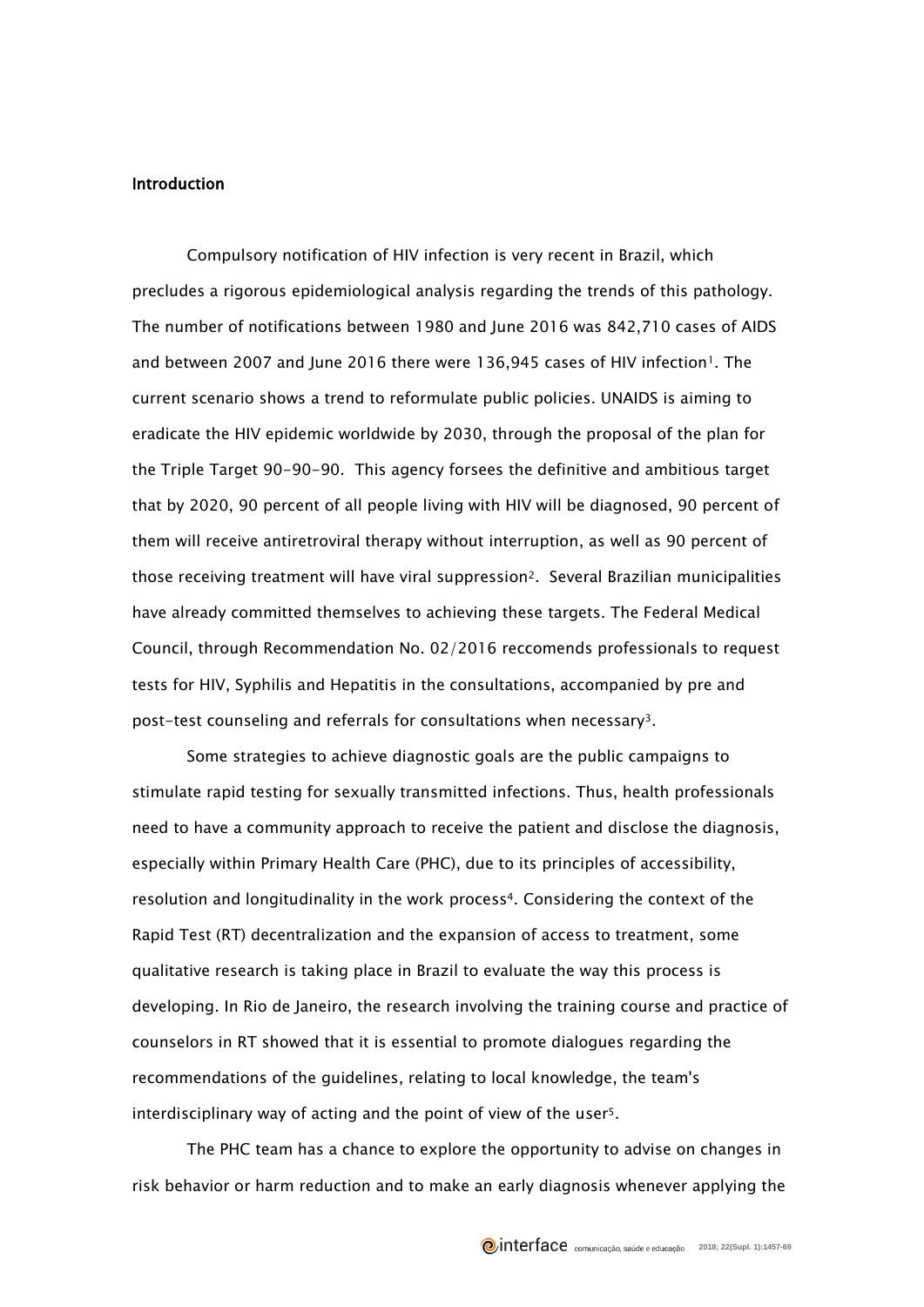test6. The process of permanent education makes it possible to update the content and to modify reflexively the professional practice, in an expanded reading of care production, with user humane reception and accountability4. The 90-90-90 target  $includes, in addition to the numbers, a human rights-based approach<sup>2</sup>. In the$ contextualization of the facts, with their multiple determinants, the health team can enlarge their competences in order to plan the action in its territory through the perception and reflection on the real need of its users7.

In the context of the possibility of using permanent education in health as a tool to support the 90-90-90 target, this article aims to analyze the perception of physicians to build new knowledge about the initial management of the patient with rapid test positive for HIV through the use of the Problematization Methodology (PM), in the modality of Distance Learning (DL) to transform their reality in PHC.

# **Methods**

This is qualitative research of an applied, exploratory nature, with a convenience and non-probabilistic sample, being an action-research carried out with physicians who attended the Specialization in Family Health at UNASUS/UFCSPA and who spontaneously chose to study the Module "Initial Management of Users with Rapid HIV positive Testing", with the objective of addressing comprehensive care, improving knowledge about the pathology, and improving the flow of first steps management within the possibilities of their health units and of the service network. The opening of vacancies was offered to the two groups that were already in the second stage of the Specialization, called "Core", due to the fact that they were already acclimated to learning from complex cases. The estimated workload was 8 hours and the availability was in the first quarter of 2016. The course is integrated in the platform Repository of Educational Resources in Health (ARES), under the register 3474. Available at: <https://ares.unasus.gov.br/acervo/handle/ARES/3474>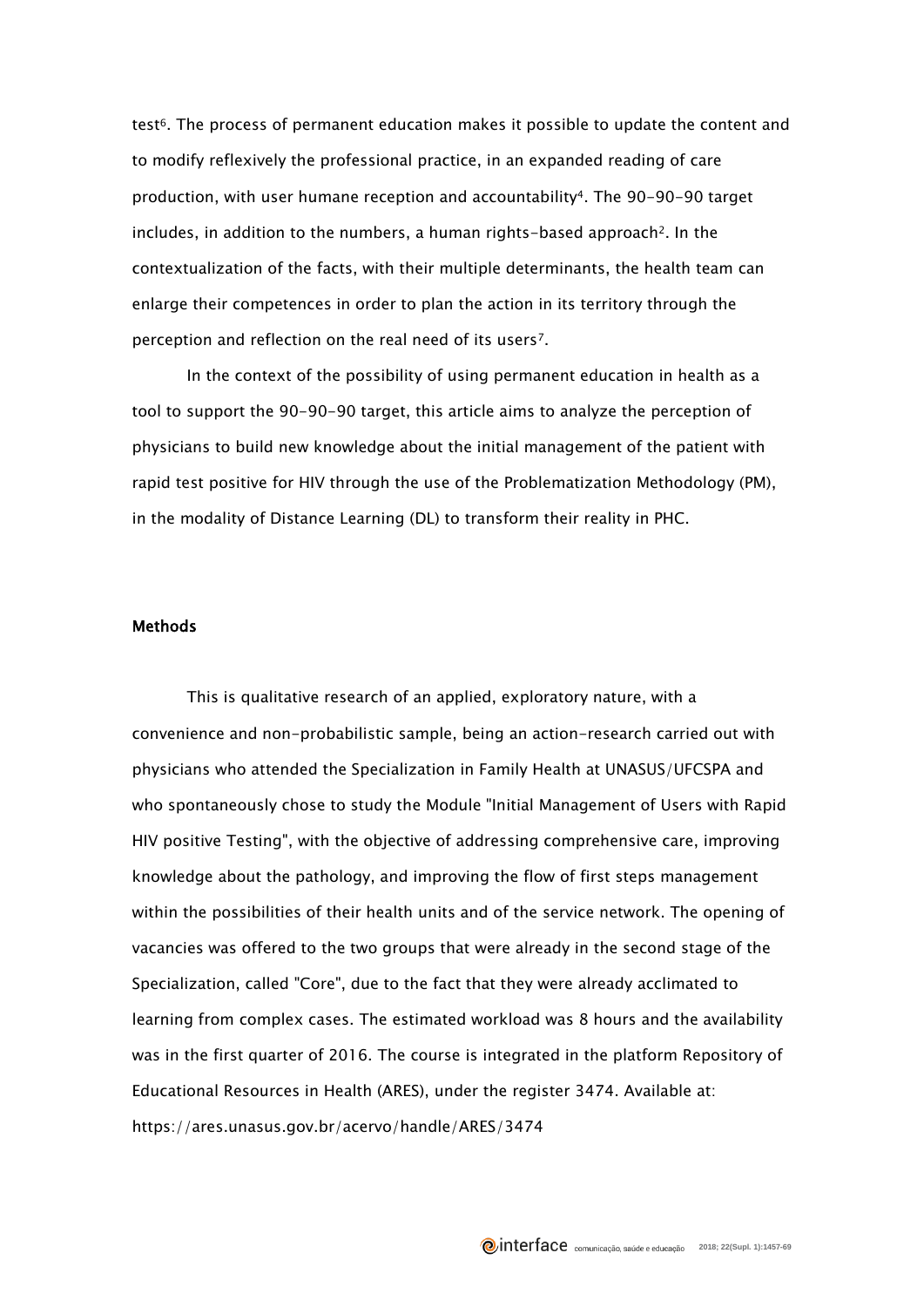Berbel<sup>8</sup>, a Brazilian researcher who created the PM, relates that groups of 11 to 13 individuals provide the opportunity to deepen the discussion of problem situations. Our study included 14 students (identified with the letters of the alphabet from A to N, and their cities were omitted to ensure confidentiality). The PM is one of the active teaching methodologies, regulated by Ordinance No. 278 of February 27, 2014 by the Ministry of Health. These methods are employed in the process of permanent education in health by stimulating meaningful learning by a specific pedagogy, addressing the demands of learning development that (re) signify the reality. A research that interviewed experienced medical educators showed that they recognize that scientific knowledge is also constructed through experience and that its nature depends on the forms of acquisition and their interpretation9. The knowledge is elaborated according to a personal order based on their experience. It is generated and shared culturally, and goes through constant transformation. The purpose of the PM teaching methodology is aligned with that of the research methodology, actionresearch, which aims to transform the practice through the inclusion of subjects in a proactive, innovative and interventionist way10.

The problematization can aid in the development of skills that involve solving impasses and promote the development of critical and reflective thoughts. The PM is structured in five consecutive steps, having the basis in Reality: Observation of Reality, Survey of Key Points, Theorization, Solution Hypotheses and Application to Reality<sup>11</sup>. Its adaptation in the educational module for distance learning was a challenge, since originally the PM was developed for face-to-face activities. The activities were distributed according to the methodological principles of the  $PM<sup>12</sup>$ . Below is the representation of this organization.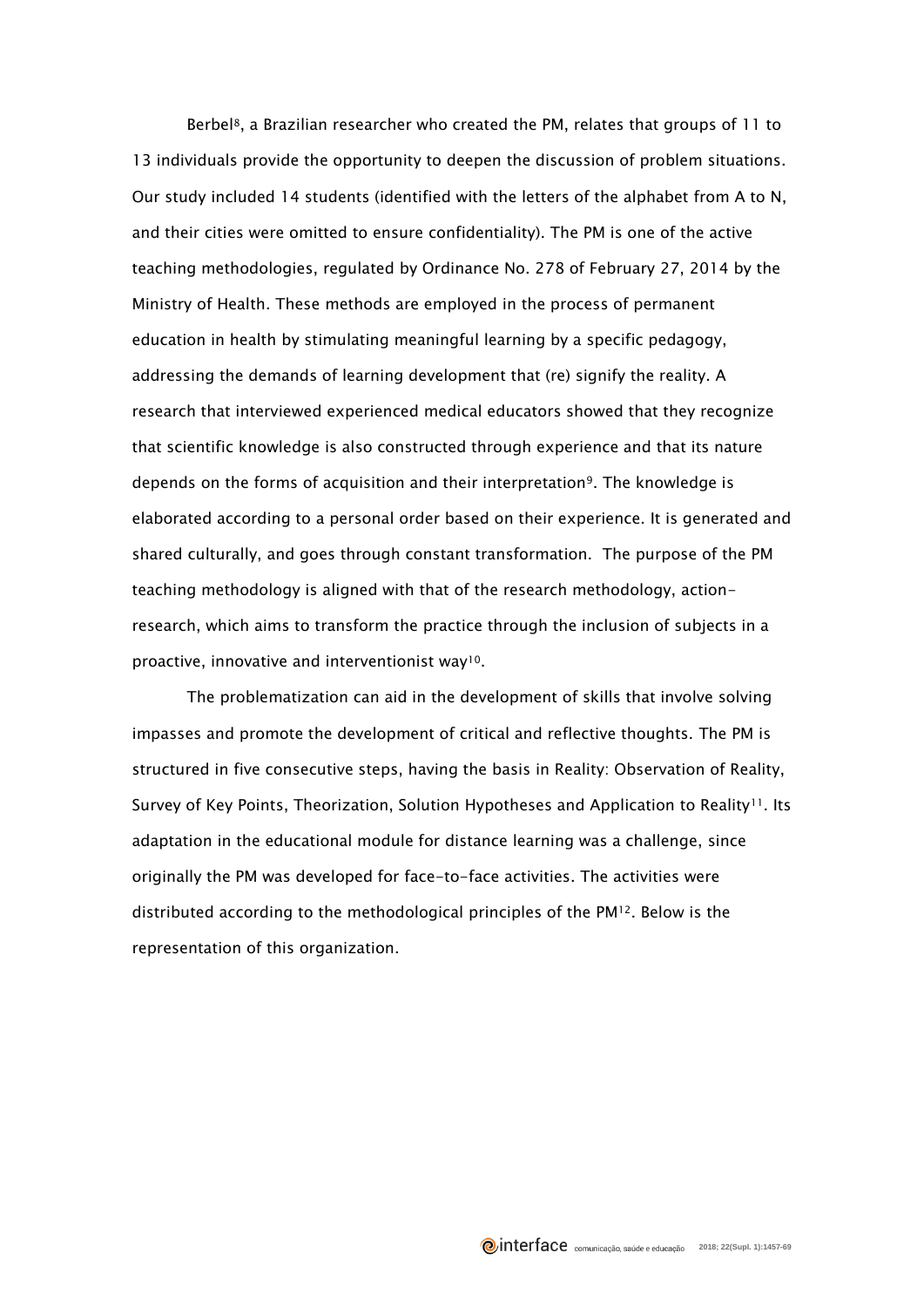

Reality experienced by health professionals

Figure 1- Activity planning following the PM steps. Source- Author.

In the premise of the MP, there were relevant questions about the circumstances as experienced, to understand and to know how to handle them $13$ . The guiding questions were in the Reality stage (see Figure 2), to be discussed in the forum: "Have you already disclosed to a user the reactive result for the HIV virus in your professional practice? What initial management did you adopt? In your team, is RT practiced? And is there any pre-established flow in your unit for when the rapid test is reactive to the HIV virus? " And in the Reality Observation stage, following the presentation of the complex case of diagnostic development of HIV virus infection and a campaign without planning of RT for sexually transmitted infections, the following triggering questions were presented in the forum: "Reflect on how the process of implanting RT for HIV actually occurs in your health unit and answer: Is there any similarity of your practice to the operation of Figueira Nova I (where the clinical case is set)? How do the professionals of your team articulate when it is reactive?"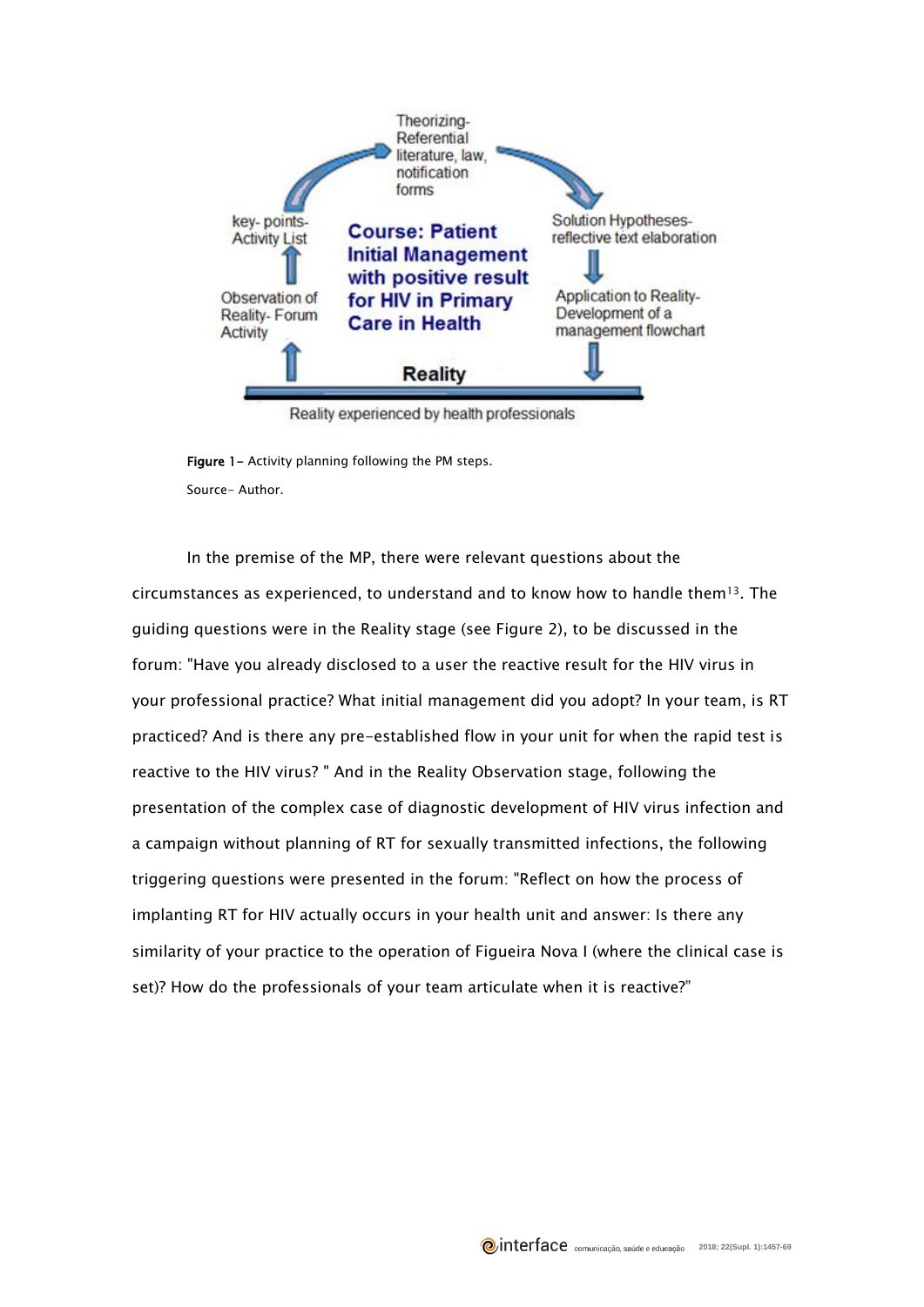

Figure 2- Module Interface with the triggering questions for discussion for the first Forum. Source: Author with UNA-SUS/UFCSPA Team.

The qualitative analysis of the object of research allows knowledge construction and has all the requirements and instruments to be recognized and considered as a scientific construct<sup>14</sup>. In order to systematize and analyze the data, extracted from the textual production of the activities throughout the module, the research used the technique of content analysis through the thematic approach proposed by Bardin15. After an exhaustive reading of the material, the content was organized in order to systematize the information obtained in the educational intervention. In that way it was possible to identify the main groups according to the regularities of the content analysis of the discourse and the frequent and unique meanings found in the texts. Subsequently, data were organized into categories and subcategories. The categories were defined considering the guidelines of the Brazilian National Health System (SUS) and 90-90-90 target: scenarios of practice, comprehensiveness and permanent education in health2,4.

The discussion of the results took into consideration the SUS Directives, Permanent Health Education, the Brazilian Legislation in force as well as references related to the use of HIV RT.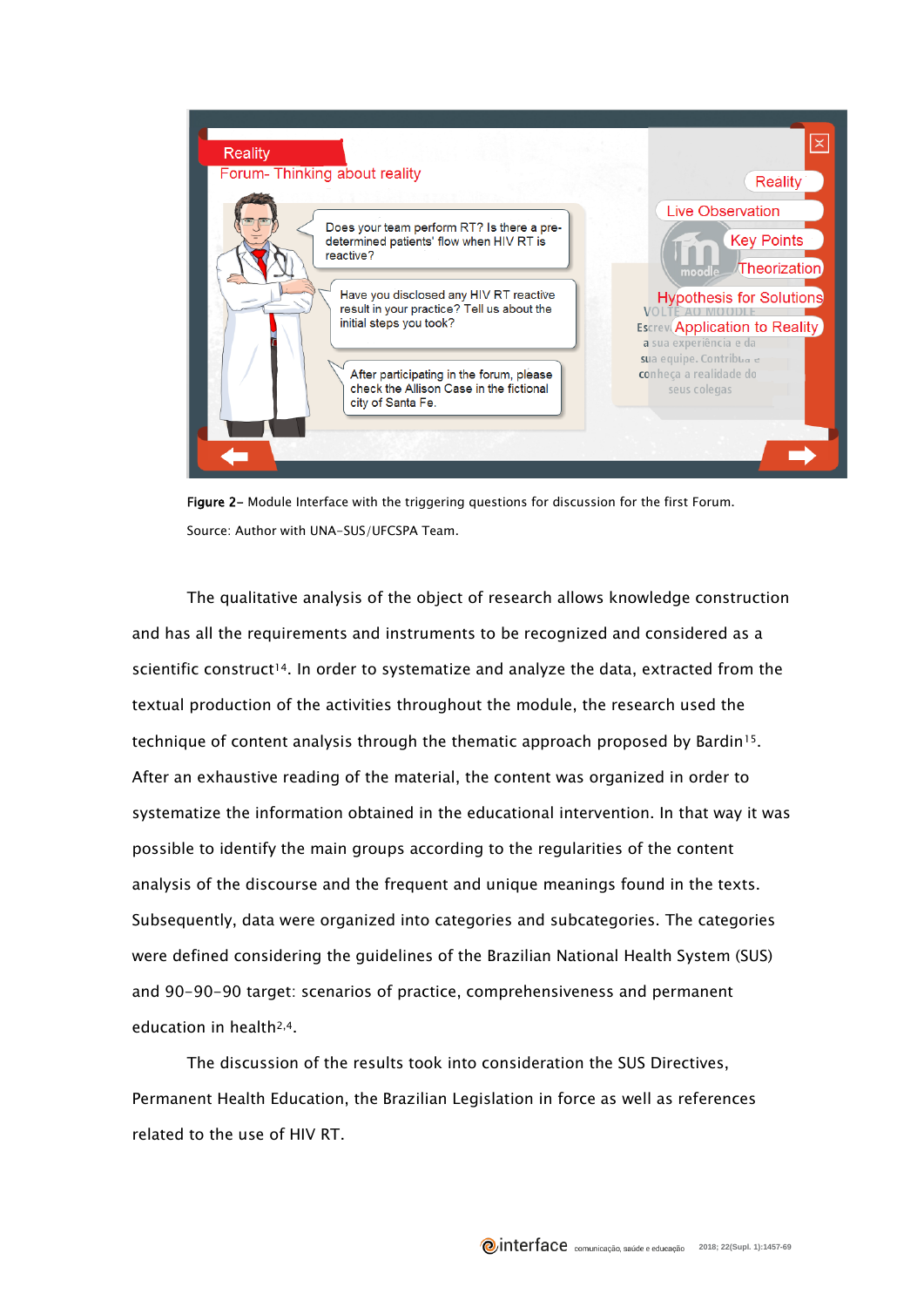Considering the ethical issues inherent in human research, this project was submitted to the UFCSPA Ethics and Research Committee with Human Subjects, whose CAAE 43360115.5.0000.5345 and Opinion No. 1,115,708, following the guidelines of National Health Council Resolution 196/1996/MS. All participants accepted the Free and Informed Consent Form. This research is part of the dissertation to obtain a Master´s Degree in Health Teaching of UFCSPA, supported by Edict Capes n.024/2010, Pró-Ensino na Saúde.

# Results and discussion

The results were consolidated and will be presented based on the following categories of analysis: practice scenarios, comprehensive care and permanent education in health, highlighting the specificities of the trajectory reported by the students in the distance-learning module.

# Practice Scenarios

Among the experiences that the 14 participants of the research shared, ten of them had never articulated the diagnostic disclosure of HIV infection, 3 only once and 1 only 2 times. The slow implementation of this instrument in health units, the lack of knowledge of its diagnostic and not screening value were mentioned by students when describing their professional reality. Selection for access to HIV RTs to pregnant women and clinically suspected users is referred to as usual practices. The Federal Council of Medicine regulates the physician to check in the consultations if his patients have performed serological tests for HIV and other sexually transmitted infections. It is up to the physician to guide the patient, as the case may be, about the necessity, the opportunity or the convenience of its execution3.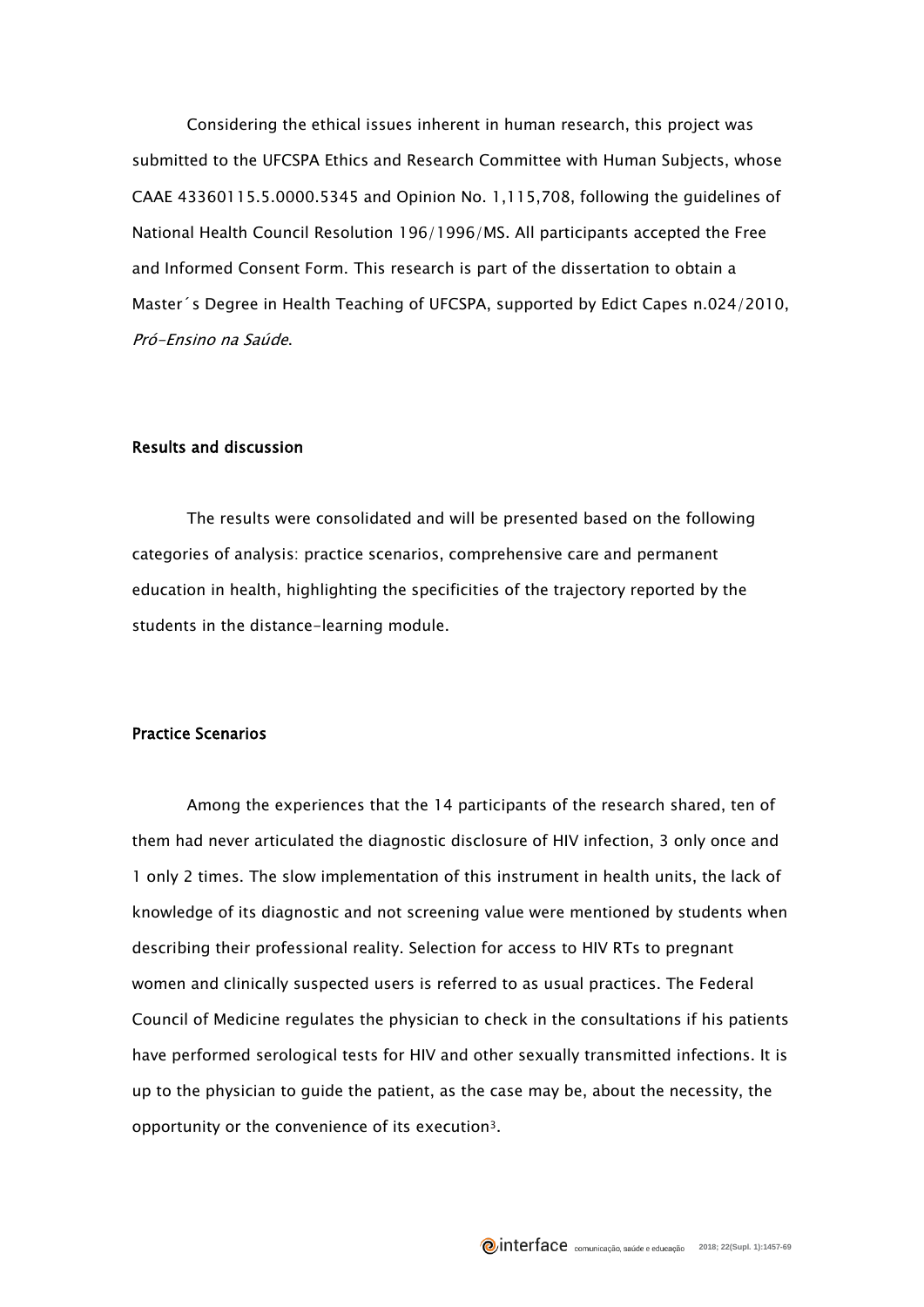"At the medical consultation, in cases of need for rapid testing request, it has been well accepted by all patients ". (K)

"So far, I have never been in a position to disclose a positive HIV test to my patients. The rapid test in my team was already performed by the nurse, about 3 tests in total, in 7 work months, and there were no positive cases. And when I needed the test, I unfortunately had no more...". (M)

The group presented management difficulties in the organization of the work process and in the agreements on the adoption of rapid tests in their work units, even counting with public policies affirming that access to HIV diagnosis and treatment are fundamental to guarantee the highest level of health for people living with HIV. Campaign strategies to expand access to voluntary testing and counseling with passive and partial approaches should be reconceptualized using a more active and comprehensive approach, without being coercive16.

> "In the unit where I worked during the PROVAB in XX city, we had two teams and, for most of the year, we worked without nurses. With this the rapid tests were concentrated in the Central Post of the municipality, the same where positive cases are followed". (F)

> "At the UBS where I was working, a campaign was carried out to perform rapid tests on a specific day of the month and 30 tests were performed, none of which were positive ... I talked to the nurse about the flow of results and she explained to me that they should be referred to the CTA for the Social Worker to refer to the Reference Center on Tropical Medicine in the capital XX". (L)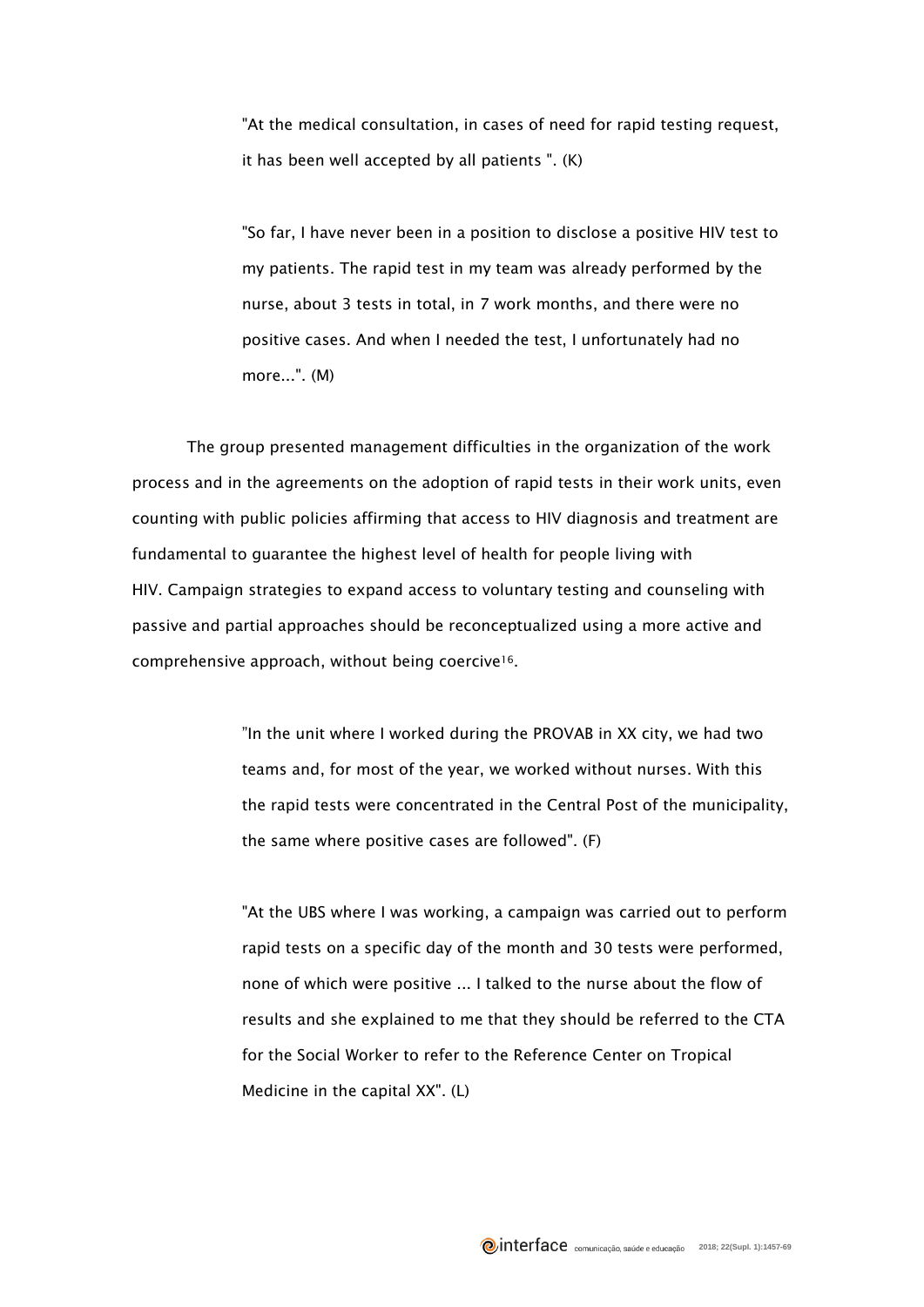"Also as it is a new test in our system, we have not yet elaborated a strategy regarding the work flow and it has not yet started to be used". (B)

Even with the group reporting the adversities of using the test as an instrument for diagnosis, the discourses show the desire for change performing this test in the PHC setting. The 2015 Treatment Handbook warns that when HIV testing focuses on independent testing centers, it is anticipated that there will be demands on the part of users who admit being at risk for the infection and are thus interested in knowing their serological status. The goal is to prevent diagnostic development from occurring at an advanced stage of infection, which does not contribute to the effectiveness of the treatment and promotes the spread of the virus. Several countries have shown that the most proactive and effective path consists in using various harm reduction strategies to broaden the reach and impact of testing services<sup>2,16</sup>.

> "No one is denied the performance of the tests, are advised in regard to the diagnosis price of STD diseases, and their prevention with the use of condoms, it is the first time I work in a country with high STD rates, but I trust that with the work of we will all be able to reduce these high rates". (J)

> "The tests are performed every day in the morning and afternoon shifts, with no need for scheduling ". (K)

The difficulties of implementing the rapid test were identified as caused by several reasons and grouped into subcategories, such as public management and its limited resources for diagnosis and treatment. As it fell out of the scope of this research, the reasons for the shortage are not specified, whether if it occurs for lack of supply of the products by the competent agencies, for failure of the unit in requesting or other reasons. In the 90-90-90 target, it is noted that some implementation issues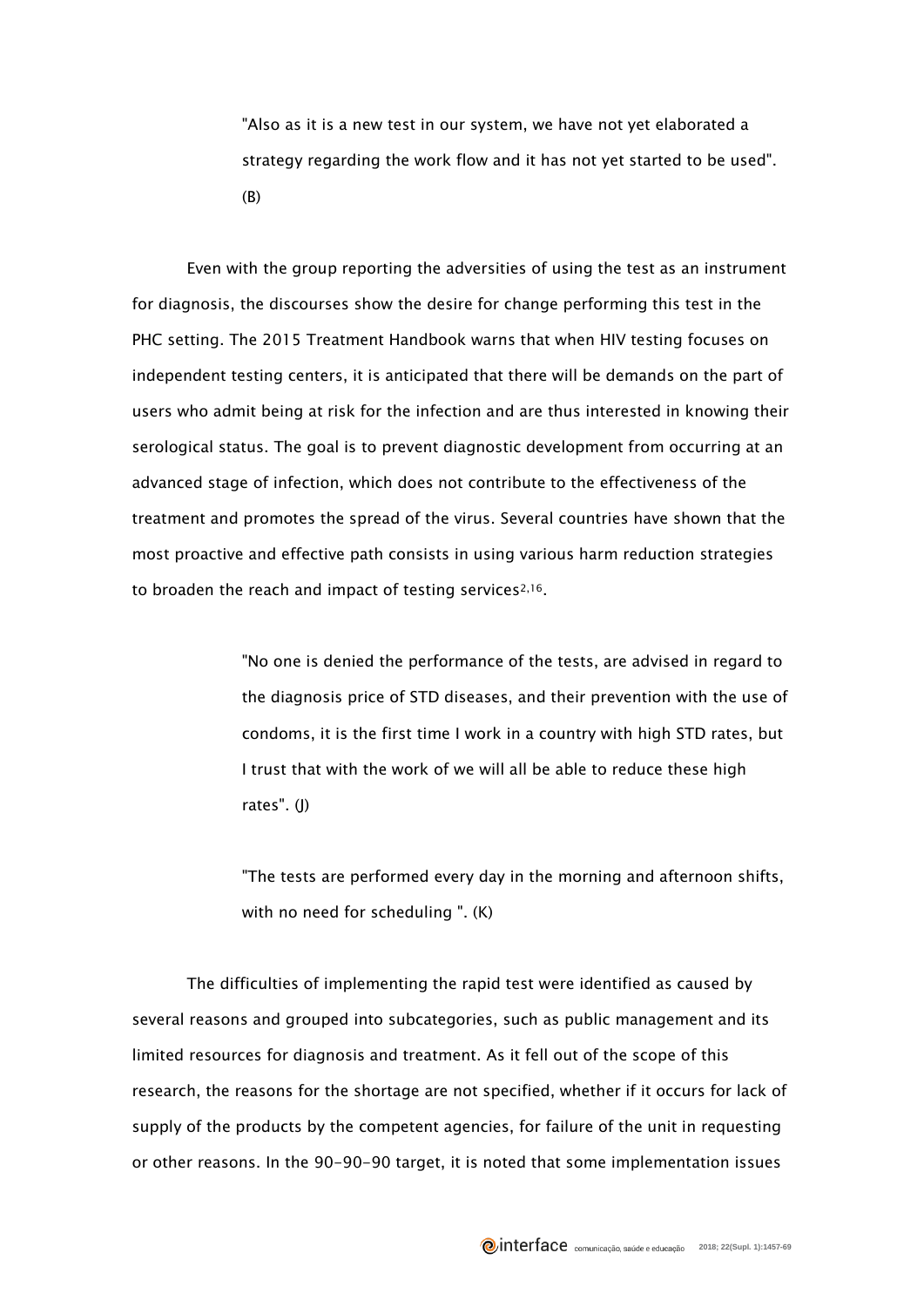such as drug shortages, inadequate availability of second and third line antiretroviral regimens, barriers to their acquisition, and costs of the inputs required for the diagnosis have hampered the intensity of treatment in some countries <sup>2</sup>. In this scenario, it is considered that the tests should be prioritized for the key groups, e.g. pregnant women, not being able to extend them to the whole community, as can be perceived in the speeches:

> "The rapid test arrived shortly in my unit in small quantities, as well as the tests for syphilis and hepatitis. What was agreed in the team was that, given the minimum number of tests available, we would put them at the disposal for the pregnant women only". (B)

"As the amount of kits we receive is low, the team uses them for prenatal testing only". (A)

The group highlighted the often fragmented care within the team as well as regarding the support network, influencing the clinical management of care4. Linkage and adherence strategies with health professionals and care services are fundamental to initiate and maintain care and treatment processes of patients diagnosed with HIV virus infection. According to the 2013 Guideline of the American Association for Infectious Diseases on the Initial Management of Individuals with HIV, the long wait for the first visit proved to be a negative predictor of adherence to care<sup>17</sup>.

> "So far I have not had the opportunity to disclose a reactive rapid test for any patient, as they are scheduled by the STD team assigned to a specific doctor who performs the treatment and follow-up of HIV positive patients and through it they are sent to psychological care". (K)

"In my unit, the tests are carried out by a nurse and a nursing technician, which in two rapid tests positive for HIV are scheduled to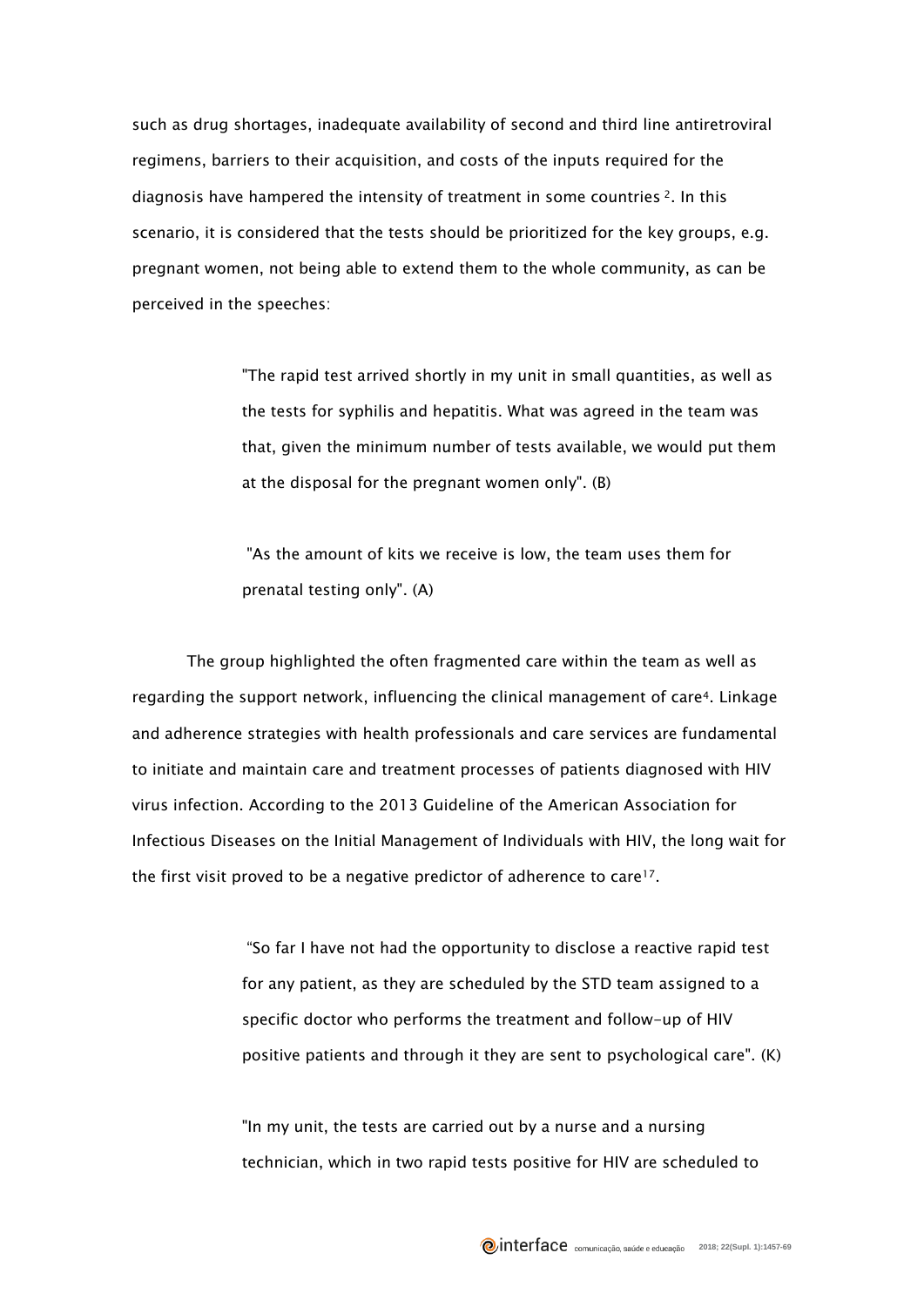show the tests to the specific doctor who performs treatment and follow up to positive patients, The doctor is the one to give the news, explain the disease, clarify doubts of the patients and refers to psychological care". (K)

The World Health Organization has sought several partnerships in its efforts to optimize therapeutic schemes, expanding the opportunity for care in the territory and applying mobile diagnostic tools, such as rapid tests<sup>18</sup>. In Southern Brazil, launching of the clinical protocol in PHC in December 2016, suggest the early treatment of asymptomatic carriers with CD4 above 500 cells/ $mm<sup>3</sup>$ <sup>19</sup>. Nevertheless, roadblocks such as the one below, impact on the early onset of treatment and are testimony of the lack of resources to meet this demand:

> "After confirmation, early drug therapy (ART) begins. Even without counting the leukocyte parameters. There is only AZT for initial management. There is no TDF or 3TC. However sometimes there are no test kits". (D)

# Comprehensiveness

Comprehensiveness along with access, longitudinality, coordination, familycentred, family approach and community orientation represent the organizational attributes of PHC. The comprehensiveness attribute prioritize actions of prevention and health promotion not neglecting the care measures. This guideline assures the care to the citizen in the three spheres of health care, with a comprehensive approach to the individual4. However, as in the development of teamwork, there is scarce attention to the formative process of medical education9.

The group of students of the specialization in Family Health of UNASUS/UFCSPA bears a profile of: physicians working in PHC; linked to the Programs of Recognition of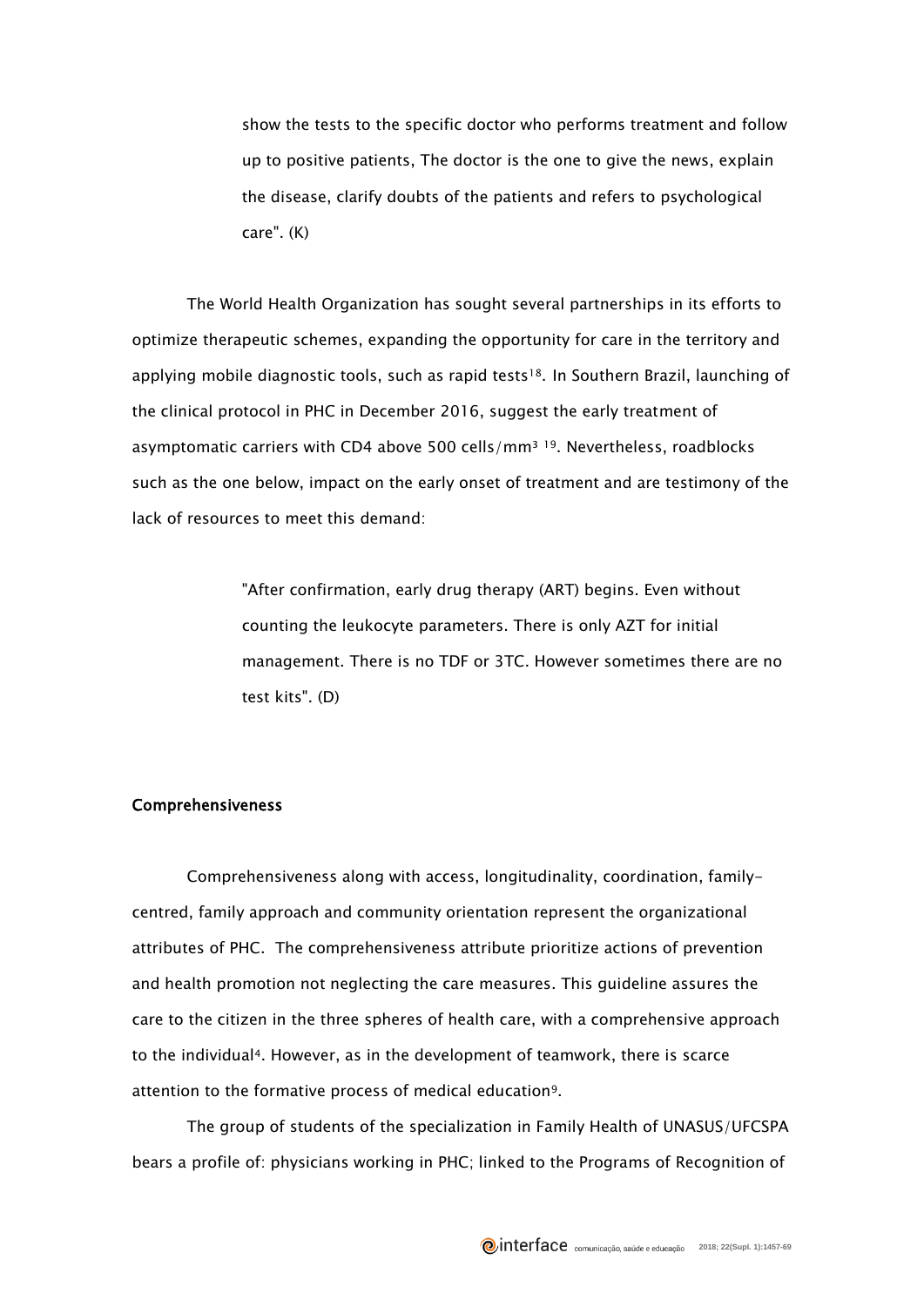Primary Care (PROVAB) and Mais Medicos; and they have already studied the modules of SUS and PHC guidelines. Comprehensiveness is defined in this research as a category of content analysis that includes 03 subcategories: feelings regarding the practice, access to the test and attention to the user. Comprehensiveness has to do with the structuring of person-centered care as a starting point for any action. Thus, it envisages the remodeling of care practices according to the singularities of the subjects, encouraging humane reception, autonomy and bonding; as well as valuing the subjectivities related to health work. Reflections on comprehensiveness are opportunities to rethink the practices and structures of public health services, many of which are still characterized today by the discontinuity of care<sup>20</sup>.

> "Any act of disclosing a sad result for a person brings with it feelings of guilt and denial on the part of the patient, being a difficult moment for starting the initial management and the behavior regarding the patient". (N)

There are references to successful experiences, described in the Brazilian Response to HIV and AIDS. The dissemination, for example, of the "Viva Melhor Sabendo" ("Live Better Knowing") initiative exemplifies an alternative of increasing access to diagnostic technologies to increase the possibility of knowing the serological status, according to the perspective of the first part of the 90-90-90 target. This project promoted campaigns and testing on key groups on the street. In all, 15,833 individuals were tested over 11 months, targeting transvestites, transsexuals, female and male sex workers, men who have sex with other men and drug users. The analysis of the results was that 2.6% of the tests were positive. It is expected that following knowledge of the serological status this will contribute to the containment of virus transmission<sup>21</sup>.

Follow-up after diagnosis may be lost in many cases due to lack of proactive interventions and support services. Campaigns can disseminate and mobilize the most vulnerable communities, working in partnership with those groups, highlighting the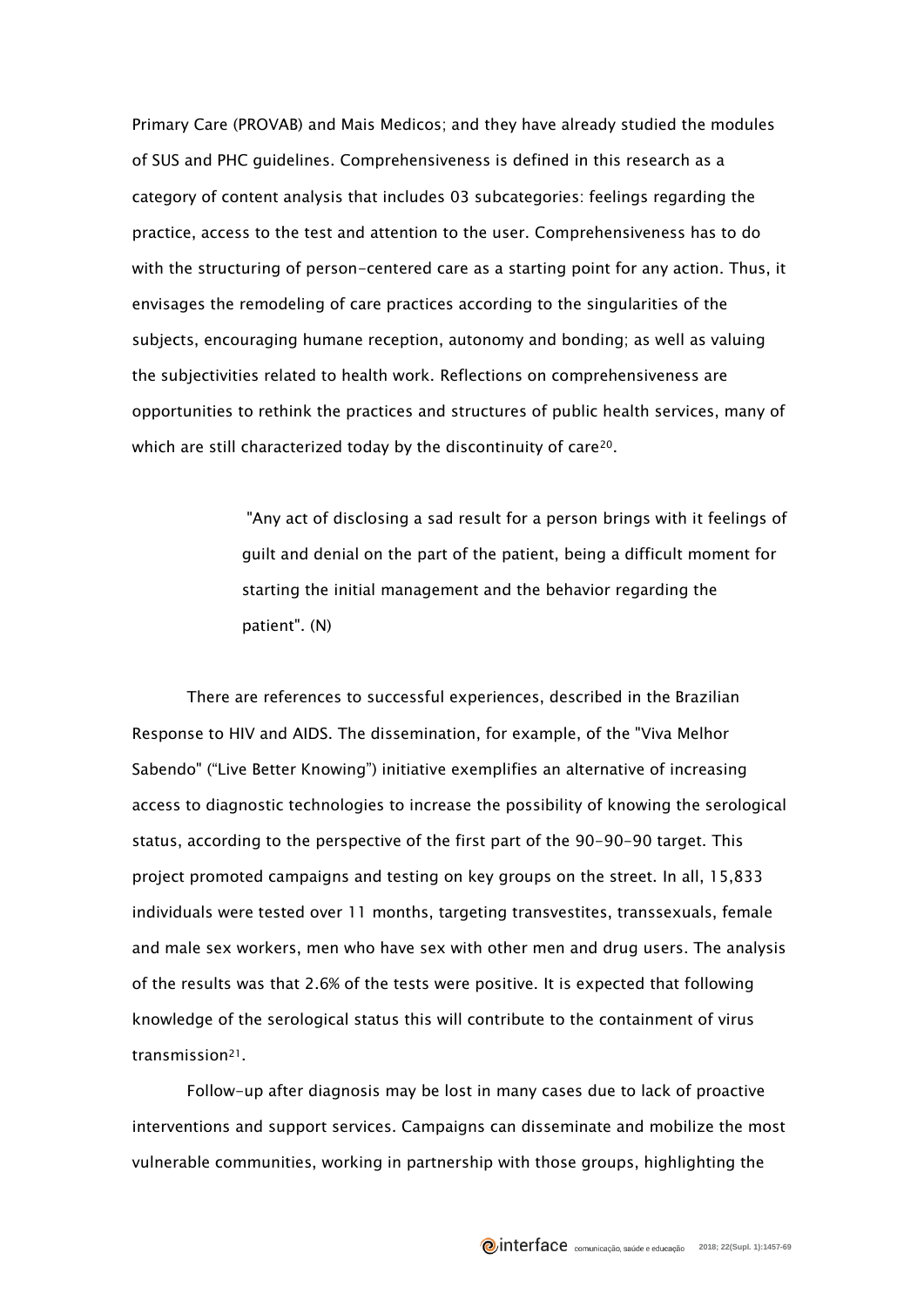benefits of both therapeutic and secondary HIV treatment in the first place, including prevention of transmission to third parties. Misconceptions about HIV testing and the relevant options for the care of individuals with HIV infection should be clarified whenever possible16. At the beginning of the Module, talks in the forums portrayed the ignorance of the care pathways at the time of diagnosis or the existence of a flow to guide the possibilities of a comprehensive approach.

> "The rapid test is the initial way to go ... then a new rapid test was requested ... However the definitive serological diagnosis is performed in the capital of XX by the ELISA". (D)

" And if necessary we can call the SAE and ask for help". (I)

\*" In the city that I work, I do not know if there is a flow". (H)

The organization of the PHC care pathway is a necessity, since there is a priority to maintain adherence to antiretroviral therapy. In this proposal, there is a systematic search of 13 published studies and 3 conferences, giving voice to a scarcely explored topic: what intervention strategies are more effective to promote evidence-based adherence to care? One of the evidence-based strategies includes bringing the team closer to the community and to the user through instructional materials, including personalized items by staff, reducing barriers to access. Another intervention strategy includes community actions to demystify the disease involving other meanings and the importance of establishing care therapy<sup>18</sup>. The difficulty in the care pathway is an important factor emerging in the observation of the Alisson Complex Case presented in the Module. The same illustrates the difficulty of the team in disclosing the diagnosis to the patient and guiding the management line during a campaign promoted by the health unit in the fictional city of Santa Fe, as the reflection of the actions to be taken if the rapid test was reagent were not previously considered. The students were stimulated from the complex case to observe the reality as well as the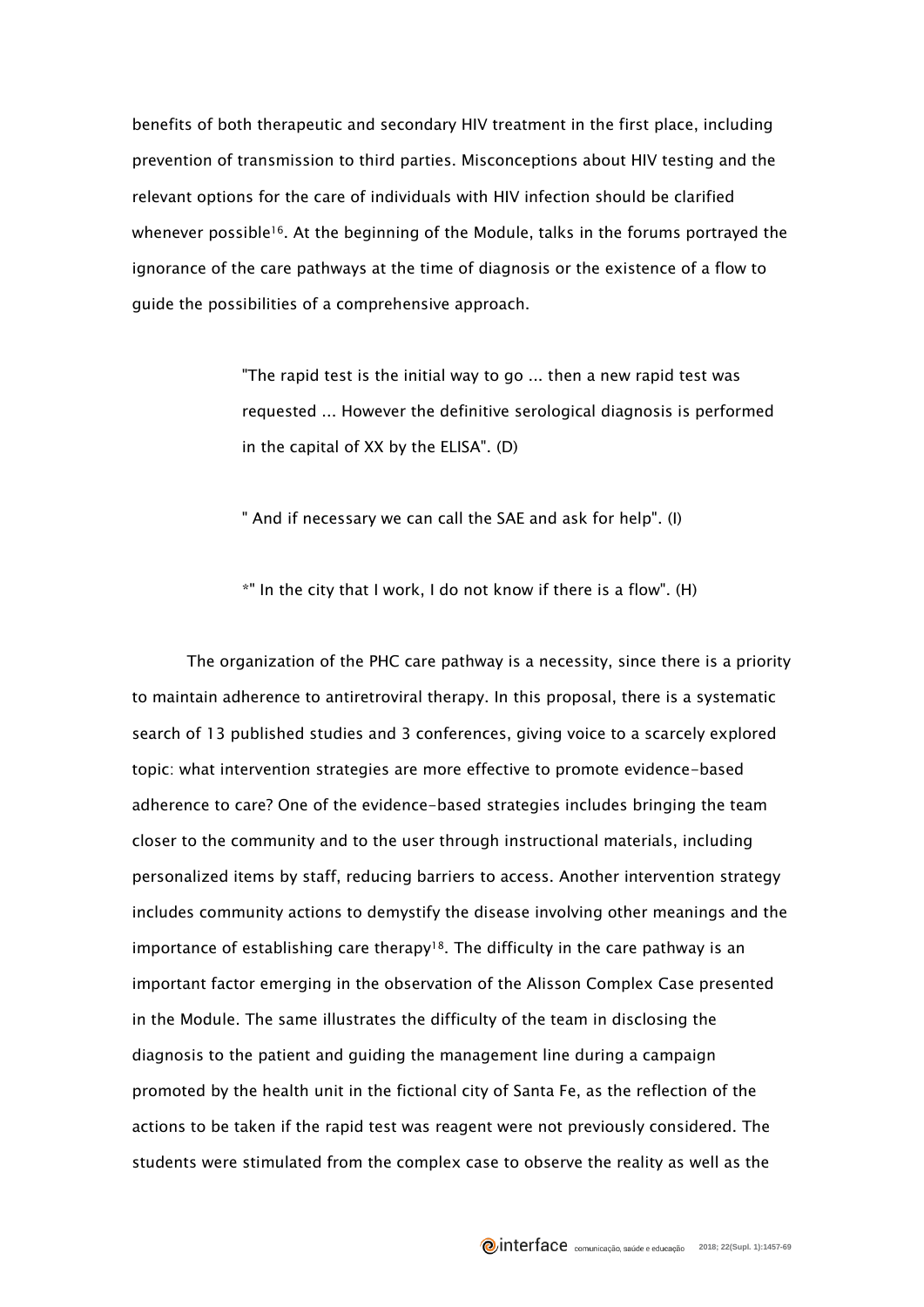existence of a reflection on the practice of the test and related to how to handle it appropriately in case this happened.

| Thoughts or Flowchart known for the first         | Number of Students |
|---------------------------------------------------|--------------------|
| steps                                             |                    |
| Non existent                                      | 09                 |
| Present and consists in referral to infectologist | 03                 |
| Present and has several actions for reception     | 01                 |
| and management                                    |                    |
| Not clear                                         | 01                 |

Table 1: Reflecting on the care pathway for the first steps in the HIV reactive RT

The speech section described below illustrates the contents of the table:

"When I read the Alisson case (complex case that illustrates the Module), I noticed the team's difficulty in how to proceed after the reagent result.There was no pre-arranged flow and maybe some behaviors were missing, not merely the referral of the patient". (B)

The data in Table 1 conflict with the second step of the 90-90-90 target, which aims to rapidly intensify HIV treatment globally regardless of the CD4 count value. That is, the total number of people who know to be carriers of the virus will be the number of people chosen for the treatment. The profile of the sample shows that the possibility of offering the RT to HIV as a diagnosis was not linked to the reflection on how it should proceed if the examination was positive. It is necessary to know and discuss the management possibilities before assuming this goal. Some international guidelines such as in Brazil allow the initiation of antiretroviral therapy independent of CD4 counts, using a human rights approach, with the right to test and treat all<sup>2,19</sup>.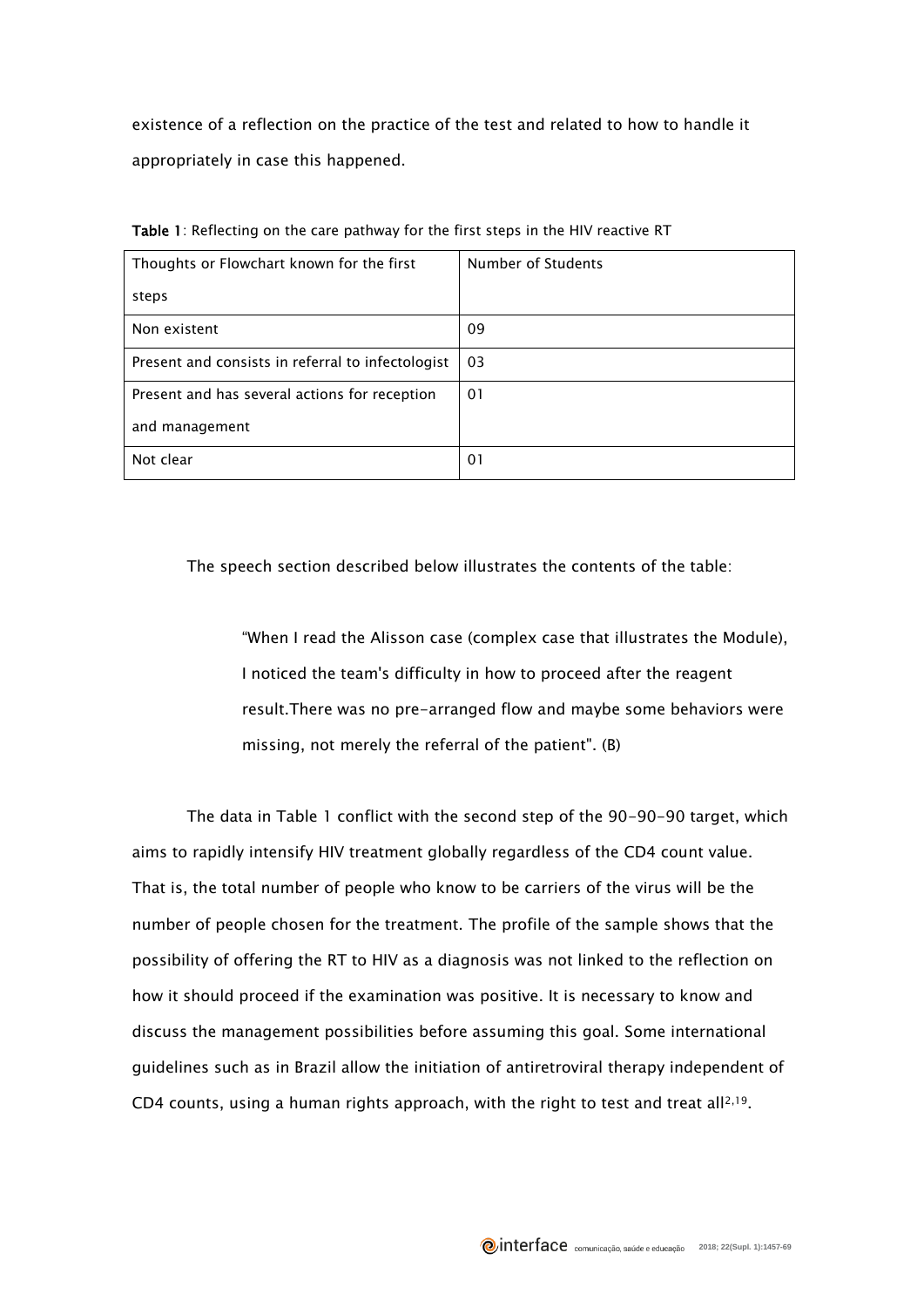"The city where I work has been practicing the rapid test for 1 year, 86 tests were performed, none of them reagent. Despite having a flow chart established by the Ministry of Public Health of Brazil, the team (in a general sense) is not prepared to face a case where the patient has to be exposed to a reactive result". (N)

Comprehensiveness in patient care requires a training process to master the therapeutic possibilities and transform the practice of patient care at the time of diagnosis. Protocols and guidelines were organized by the stimulating pedagogical proposal of the PM throughout the Module, starting from the experiences by the students titled Reality, stimulating the student to be conscious and an actor in the transformation of reality<sup>11</sup>.

## Permanent Education in Health

The application of HIV RT is supposed to be carried out by trained professionals, being a powerful tool for the diagnosis of HIV in Brazil<sup>22</sup>. Of the 14 participants, 9 described that they did not have the opportunity of permanent education on this subject. The difficulties related to the category of Permanent Education in Health present the subcategories titled "insecurity in practice" and "ignorance of the care pathway" in the observation of reality.

> "those who had training had it only for the technique, but they often complain of insecurity to apply it and how to approach the patient if the result proves to be reactive. Due to these difficulties we have not yet begun to use them". (B)

"we felt uncertain about how to proceed with a reactive result". (L)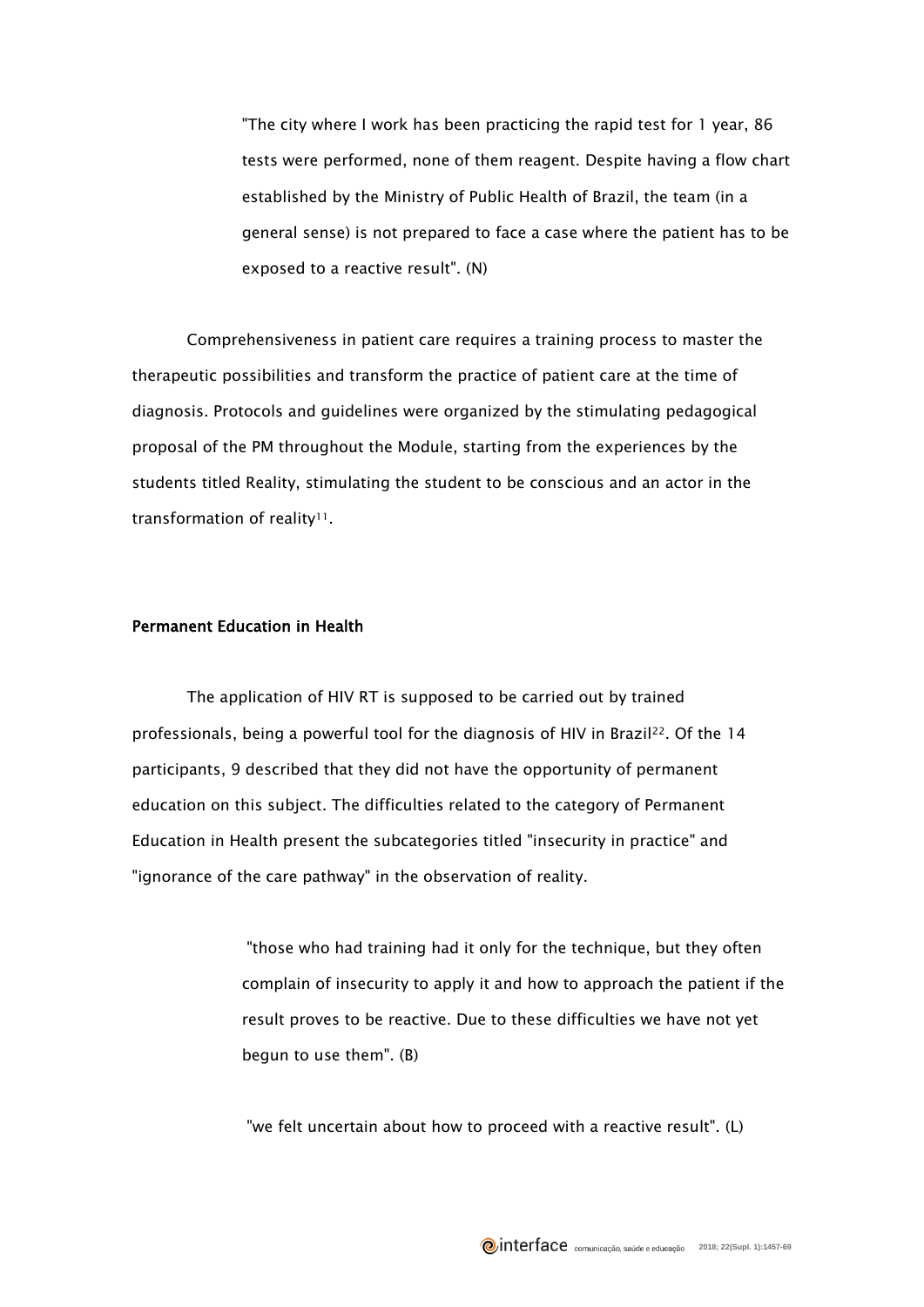" in the case of positive test, I (or the nurse) would probably be chosen to relay the news (in my case, without much experience for this)". (M)

"training is very important in making safer decisions". (E)

Substantially increasing demand for RT is an essential aspect to be considered in expanding access to treatment. This requires a strong and sustained investment in community-based HIV education programs. In addition, support needs to be intensified to strengthen community systems in order to raise awareness of the availability of simple and easily tolerable regimes, increase access to user-friendly testing options, and reduce stigmatizing attitudes<sup>16</sup>.

The last activity of the Module provided for the students to build an RT-reactive user management flow guidance to be applied in their health unit, discussing with the team the potential of a comprehensive care and studying the possibilities of the care network of the region. The points explored in the flowcharts were organized in a table along with their frequency.

| Issue in patients flow                            | frequency      |
|---------------------------------------------------|----------------|
| 1-Pre Test Counseling                             | 6              |
| 2 Post test Counselling                           | 11             |
| 3. Train health Team                              | $\overline{2}$ |
| 4. Notify SINAN                                   | 8              |
| 5. Request Image Tests                            | 11             |
| 6. Schedule office visit                          | 4              |
| 7. Refer to specialist                            | $\overline{7}$ |
| 8. Shared treatment (Primary care $+$ specialist) | 3              |
| 9. Check vaccines                                 | 4              |
| 10. Check for TB                                  | 3              |
| 11. Perform anamenesis and physical examination   | 5              |
| 12. Request check-up of partner if needed         |                |
| 13. Screening for cancer                          | 2              |

Table 2: Points outlined in the Flowcharts of the Initial Management of Users with Rapid Reagent Test in PHC and the frequency with which they appeared in the activity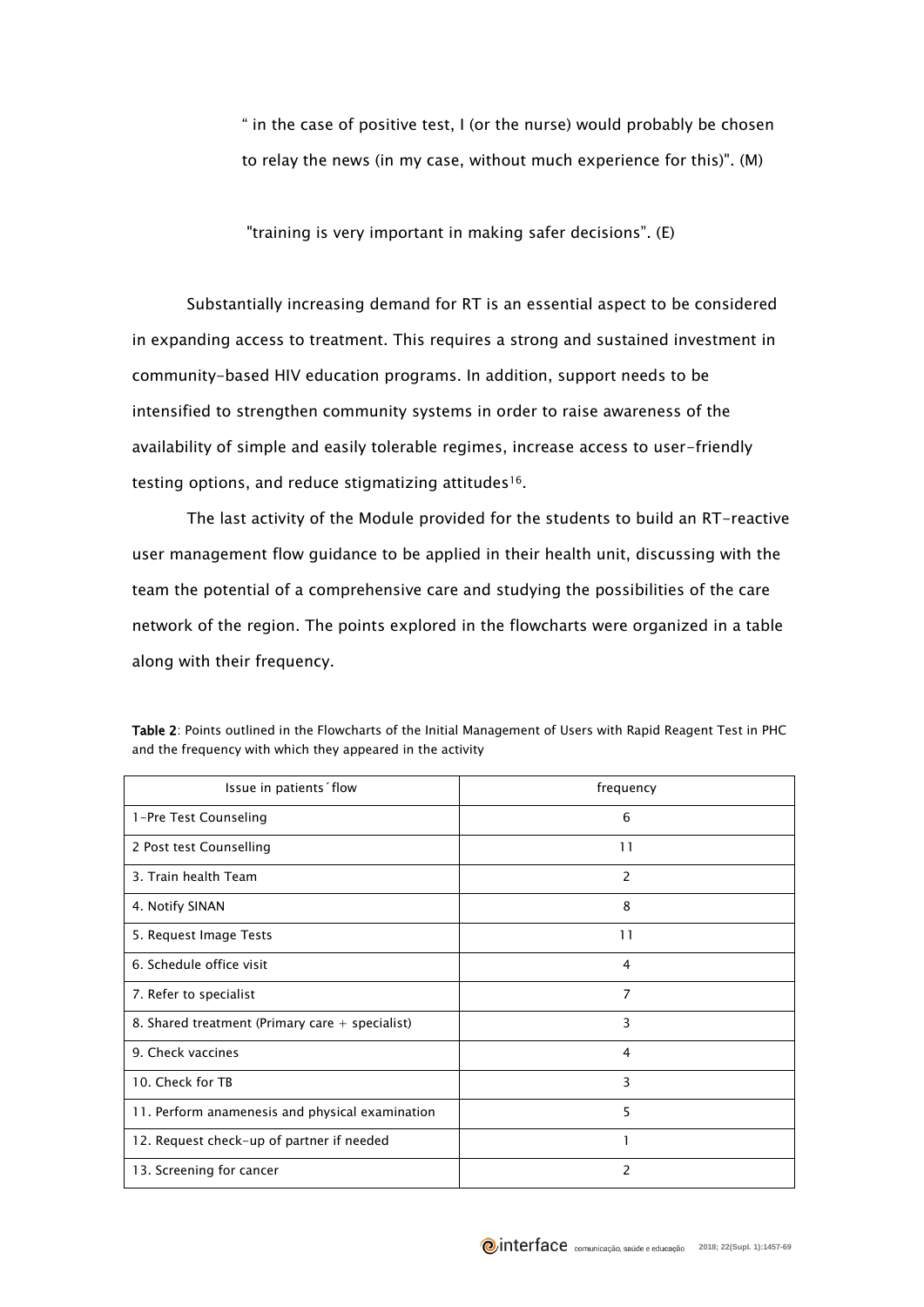| 14. Screening for cardiovascular risk          |  |
|------------------------------------------------|--|
| 15. Evaluate contraceptive needs               |  |
| 16. Management of emotional symptoms if needed |  |

From the closing of the Module and up to a month later, a questionnaire with structured questions and an open questionnaire were made available to evaluate the students' perception about the educational intervention and the teaching methodology, since this was the first time that PM was used in this Specialization Course. The perception of all students (100%) was that the teaching methodology facilitated learning, that the organization of the content facilitated their understanding and that the Module favored the articulation between theory and practice. This active methodology, by its very essence, is stimulating<sup>8</sup>, and it is aligned with the rationale of curricular reforms imposing pedagogical challenges for the articulation of theory with practice9.

The existence of the relationship between the contents and the professional practice of the student was also evaluated. All answered that "yes, there was", where 13 responded a lot and 1 answered "not much". When asked if the module stimulated them to broaden the research on the subject of HIV, 11 responded that yes, a lot, 1 answered yes but not much, while 1 answered yes, but in a very small proportion.

# Final considerations

The 90-90-90 goal promotes accountability of the care, community and public management team. A clearly articulated goal allows the various actors to identify their respective roles and responsibilities, thereby accelerating progress and critically assessing gaps in order to accelerate the response towards a consensus framework to erradicate the HIV epidemic by 20302.

Good quality health care in the HIV care line is a result of the organization of surveillance, monitoring of implementation and supervision, coordination, technical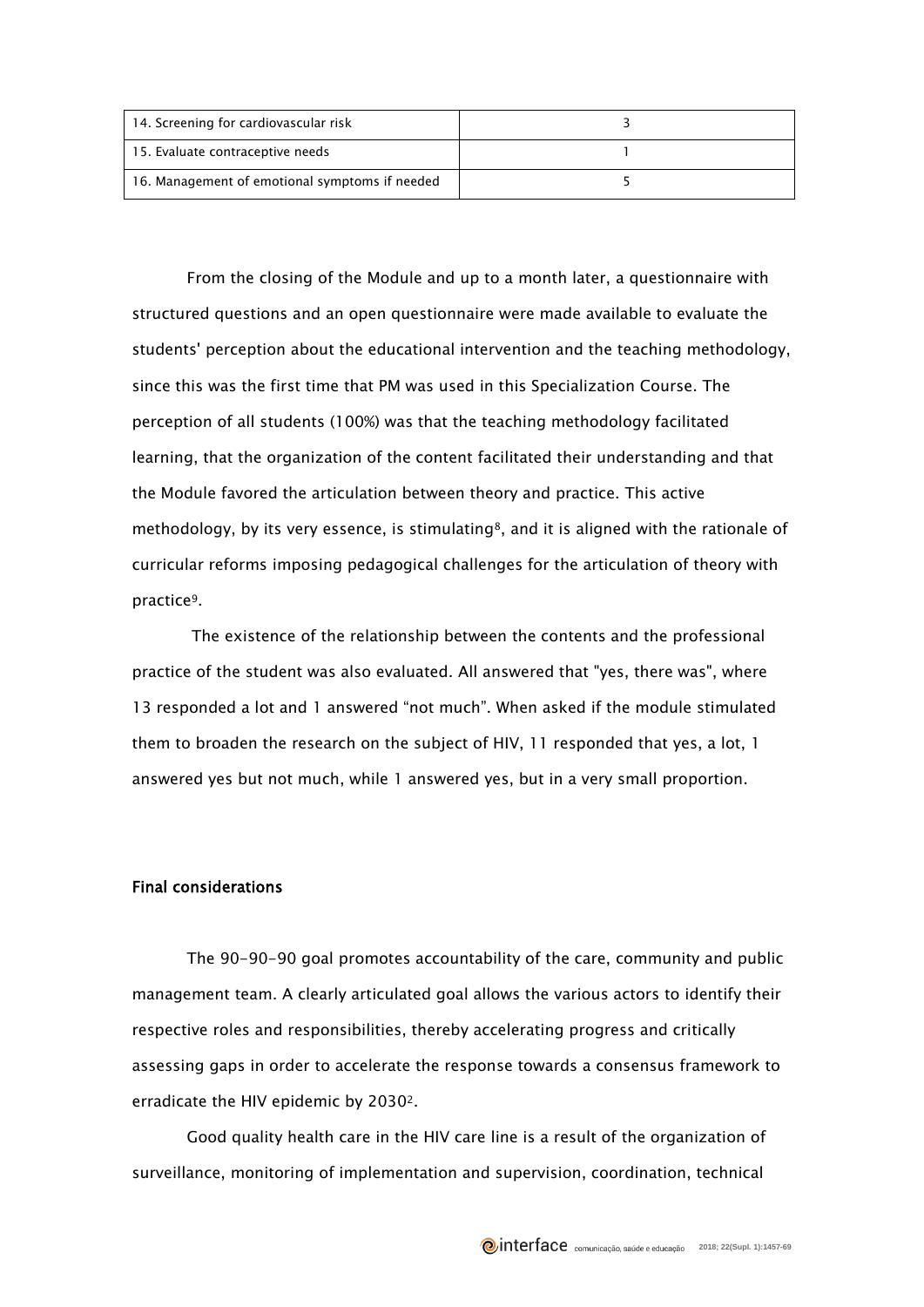assistance policies, technical norms and guidelines<sup>16</sup>. However, even in the situation described in capitals, such as what is reported in Porto Alegre, the perception of professionals and users still demonstrates the need to rethink RT practices to benefit the needs of users<sup>23</sup>. Another research in this capital presents the capacities in articulation with the matrix support as an important strategy for the change of the axis of HIV care shifting from the specialized service for the PHC24. Thus, with the changes in the diagnosis and treatment approach in PHC, the permanent education in health is an alternative to guide this process in a cooperative way.

The results show that the students of the Module "Initial Management of Users with RT reactive for HIV" present difficulties in adopting this instrument in PHC and on its clinical management. As it was an optional module in the specialization course, it is inferred that the students were willing to participate motivated by the search of knowledge to modify their actual practice.

The process of investigation, apprehension of reality, as well as the triggering and evaluation of qualitative methodological tools requires dialogue, reflexive knowledge and commitment to the concrete reality, which implies the effective recognition of the subject in the object. It is from this circular and dynamic perspective that action-research finds resonance and support for the conquest of a new space and/or the achievement of new knowledge in the context of health<sup>25</sup>.

However, in order to achieve the 90-90-90 target by 2030, unprecedented action is needed to advance the early start of antiretroviral therapy. Delayed treatment allows the epidemic to continue moving forward. Inspired by the progress made so far, the entire global community must commit itself in order to avoid missing this historic opportunity to face this epidemic2.

In this trajectory, several obstacles must be overcome. Approximately 130,000 people infected with HIV in Brazil are unaware of their serological status. In addition, despite the current reduction in the interval between diagnosis and initiation of treatment, it is estimated that almost one third of patients linked to the public service remain untreated. The analysis of the trends in the indicators related to the continuous care cascade showed that, in spite of some challenges, Brazil is on the right track to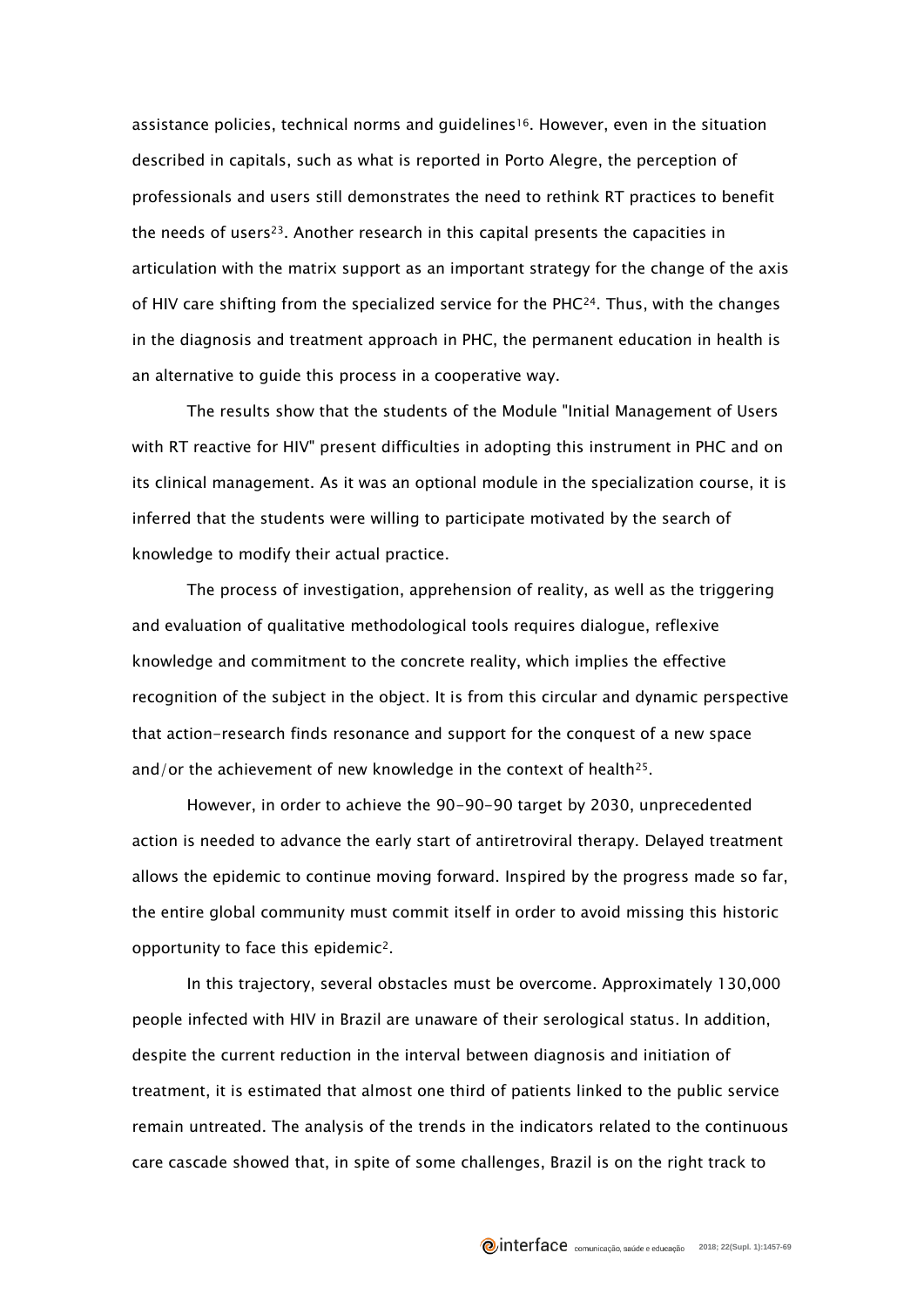place all patients who are aware of their serological status under treatment and to achieve high rates of viral suppression. In order to move forward on these results, it is necessary to continue to invest in innovative and evidence-based approaches<sup>1</sup>.

Despite the limitations of the sample, compromising the generalization of the research, there is an unquestionable need to reflect on the complexity of the diagnostic disclosure of HIV infection and the initial management of patients. The permanent education in health using Active Methodologies can be an alternative to reach this goal, as foreseen by law. The question about how to perceive the use of PM in the distance learning modality showed that the Module fulfilled its role in guiding the students in ways to observe their reality and propose viable solutions that can transform their professional practice regarding the initial management of the user with HIV RT-reactive test in the context of PHC.

### Collaborators

Ana Amélia Bones, Márcia Rosa da Costa e Silvio César Cazella participated actively in the discussion of the results and participated in the review and approval of the final version of the work.

#### **References**

1. Ministério da Saúde (BR). Boletim epidemiológico HIV-AIDS. Da 27a à 53a semana epidemiológica - julho a dezembro de 2015 e da 01a à 26a semana epidemiológica - janeiro a junho de 2016 [Internet]. Brasília; 2016 [citado 2 Jan 2017]. Disponível em: http://www.aids.gov.br/sites/default/files/anexos/publicacao/2016/59291/ boletim\_2016\_1\_pdf\_16375.pdf. 2. UNAIDS. 90-90-90: uma meta ambiciosa de tratamento para contribuir para o fim da epidemia de AIDS [Internet]. Genebra; 2015 [citado 2 Jun 2016]. Disponível em: http://

unaids.org.br/wp-content/uploads/2015/11/2015\_11\_20\_UNAIDS\_TRATAMENTO\_ META\_PT\_v4\_GB.pdf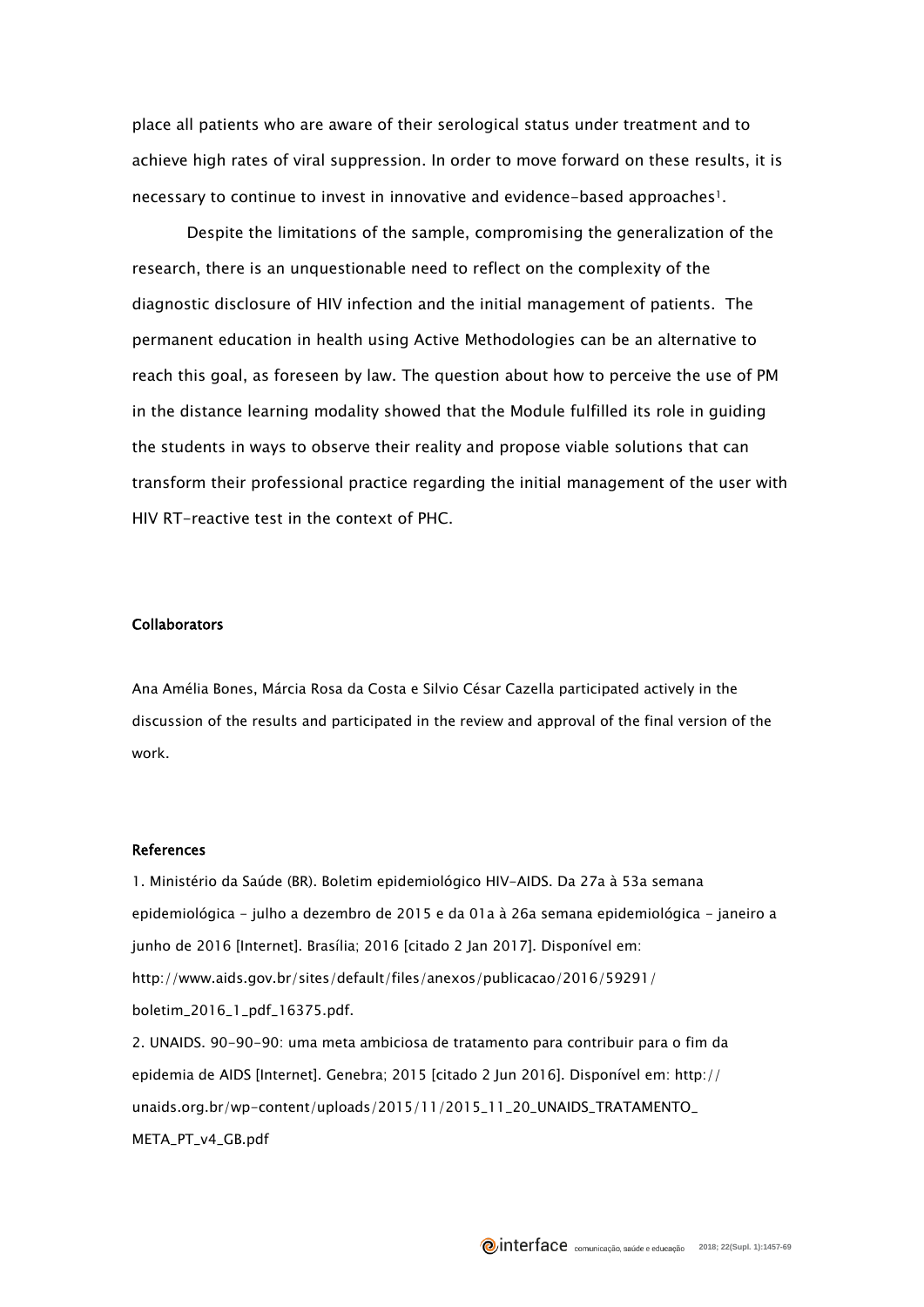3. Conselho Federal de Medicina. Recomendação nº2/2016. Dispõe sobre a conveniência e oportunidade de os médicos oferecerem aos pacientes, em consulta médica, a solicitação de testes sorológicos para o HIV, sífilis, hepatites B e C, bem como orientá-los sobre a prevenção destas infecções [Internet]. Brasília; 2016 [citado 12 Dez 2016]. Disponível em: [http://portal.cfm.org.br/images/Recomendacoes/2\\_2016.pdf.](http://portal.cfm.org.br/images/Recomendacoes/2_2016.pdf)

4. Starfield B. Atenção primária: equilíbrio entre a necessidade de saúde, serviços e tecnologias. Brasília: UNESCO; 2002.

5. Moreira C, Monteiro S, Moreira COF. Formação, práticas e trajetórias de aconselhadores de centros de testagem anti-HIV do Rio de Janeiro, Brasil. Interface (Botucatu). 2015; 19(55):1145- 6.

6. Hoyos J, Belza MJ, Fernández- Balbuena A, Rosales-Statkus ME, Pulido J, Fuente L, et al. Preferred HIV testing services and programme characteritics among clientes of a rapid HIV testing programe. BMC Public Health. 2013; 13(1):791.

7. Tavares CMM, Queiroz PP. The pedagogical training of students in professional master's degree programs. J Res Fundam Care Online. 2014; 6(4):1313-20.

8. Berbel NAN. Metodologia da problematização: respostas de lições extraídas da prática. Semina. 2014; 35(2):61-76.

9. Aguiar AC, Ribeiro ECO. Conceito e avaliação de habilidades e competência na educação médica: percepções atuais dos especialistas. Rev Bras Educ Med. 2010; 34(3):371-8.

10. Tripp D. Pesquisa-ação: uma introdução metodológica. Educ Pesqui. 2005; 31(3):443-66.

11. Berbel NAN. A metodologia da problematização com o Arco de Maguerez: uma reflexão teórico-epistemológica. Londrina: Ed. UEL; 2012.

12. Bones AANS, Cazella SC, Costa MR. O Desafio da concepção de curso na modalidade de educação à distância para educação permanente através do uso da metodologia da problematização. Renote Nov Tecnol Educ. 2016; 14(1):1-9.

13. Bordenave JED. Alguns fatores pedagógicos. Rev Int Educ Adult. 1998; 3(1-2):261-8.

14. Minayo MCS. O desafio do conhecimento: pesquisa qualitativa em saúde. 13a ed. São Paulo: Hucitec; 2010.

15. Bardin L. Análise de conteúdo. 7a ed. Lisboa: Edições 70; 2007.

16. UNAIDS. Treatment 2015 [Internet]. Genebra; 2014 [citado 13 Maio 2016]. Disponível em:

http://www.unaids.org/sites/default/files/en/media/unaids/contentassets/

documents/unaidspublication/2013/JC2484\_treatment-2015\_en.pdf.